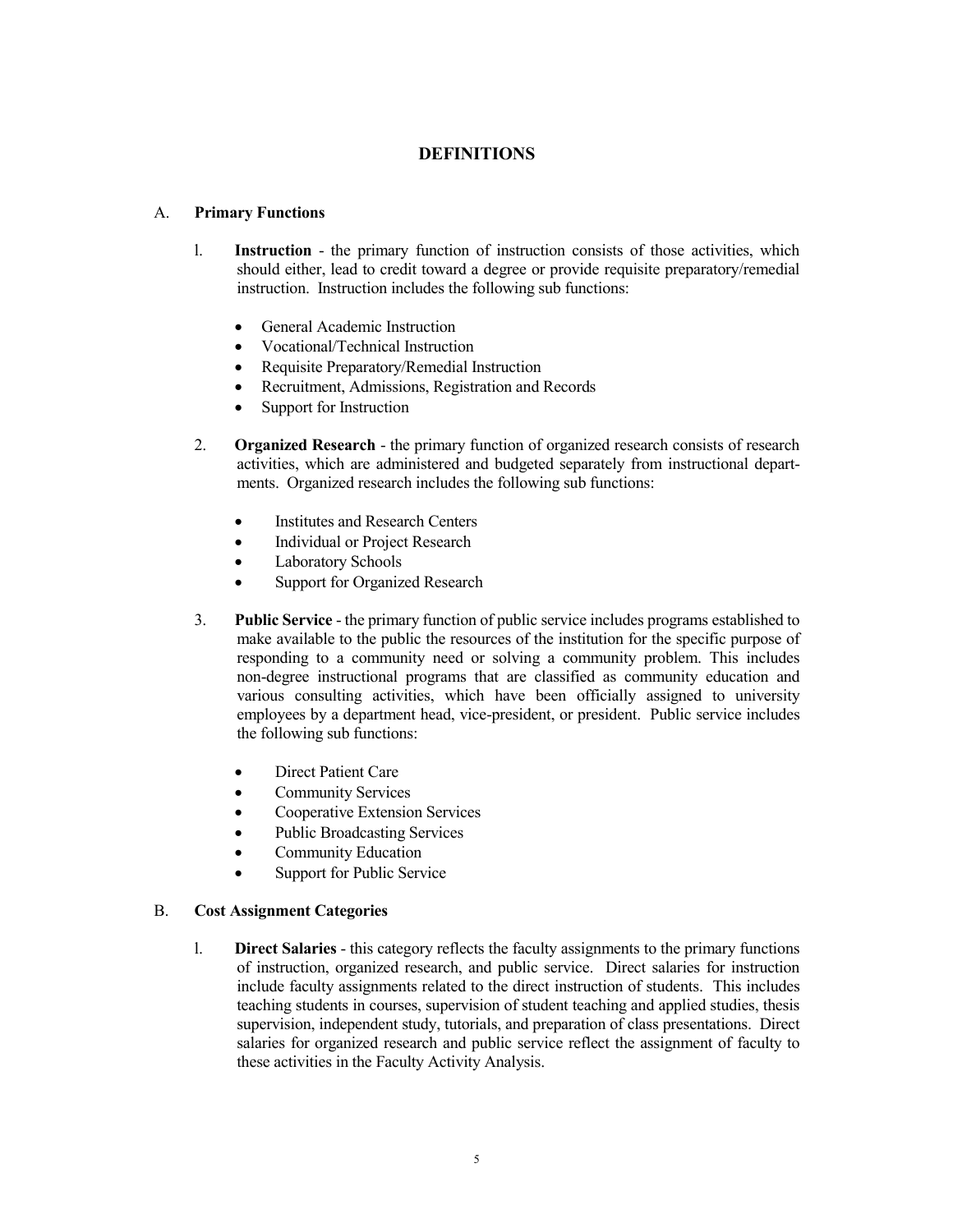2. **Indirect Instruction** - this category includes those assigned activities, which encompass all duties related to instruction of students other than direct instruction. It includes supervision of teaching other than student teaching, academic advising, coordinating instruction of different sections of the same course, and duties related to instruction for which direct instruction is the responsibility of another person.

Examples of activities included in this category are:

- Preparation of instructional materials and course outlines,
- Procurement and preparation of class and laboratory apparatus and supplies,
- Paper grading for another person's course,
- Time spent to direct a department-sponsored drama or music group, and
- Academic advisement under a centralized unit.

Examples of activities excluded from this category are:

- Coaching of intercollegiate athletics (assigned to student services), and
- Remedial teaching for which no credit is given and which is conducted outside the department (assigned to student services).
- 3. **Departmental Research** this activity category includes research duties specifically assigned to a faculty member by the head of an academic department. Department heads often may choose to assign a portion of a faculty member's effort to do scholarly research in lieu of teaching. Such assigned effort, which need not be approved by a university research committee, may contribute to the professional development of a faculty member and may lead to a publication of results and findings. With the exception of a release-time instructional contribution required by the terms of an externally funded research grant, all research effort assigned at the departmental level should be included as Departmental Research. \*
- 4. **Department Overheads** this activity category includes those administrative activities, which are carried out in support of the efficient operation of the department. It includes the portion of faculty members' departmental activity, which cannot be directly assigned to direct instruction, indirect instruction, departmental research, organized research, or public service. The reported figures indicate the amount of department overhead that has been allocated to the instructional function. Department overhead may also be allocated to organized research and public service.
- 5. **College or School Overheads** this category includes the cost of academic administration identified with a school or college and is prorated to appropriate departments by departmental costs. Due to various organizational structures among the public universities, the costs in this category are not comparable.
- 6. **Total Department and College Costs** this category includes the total costs associated with direct instruction, indirect instruction, departmental research, departmental overheads, and college or school overheads.
- Departmental effort assigned as cost sharing to an externally funded research project is organized research. Other organized research activities are limited to separately organized research institutes or centrally administered support programs.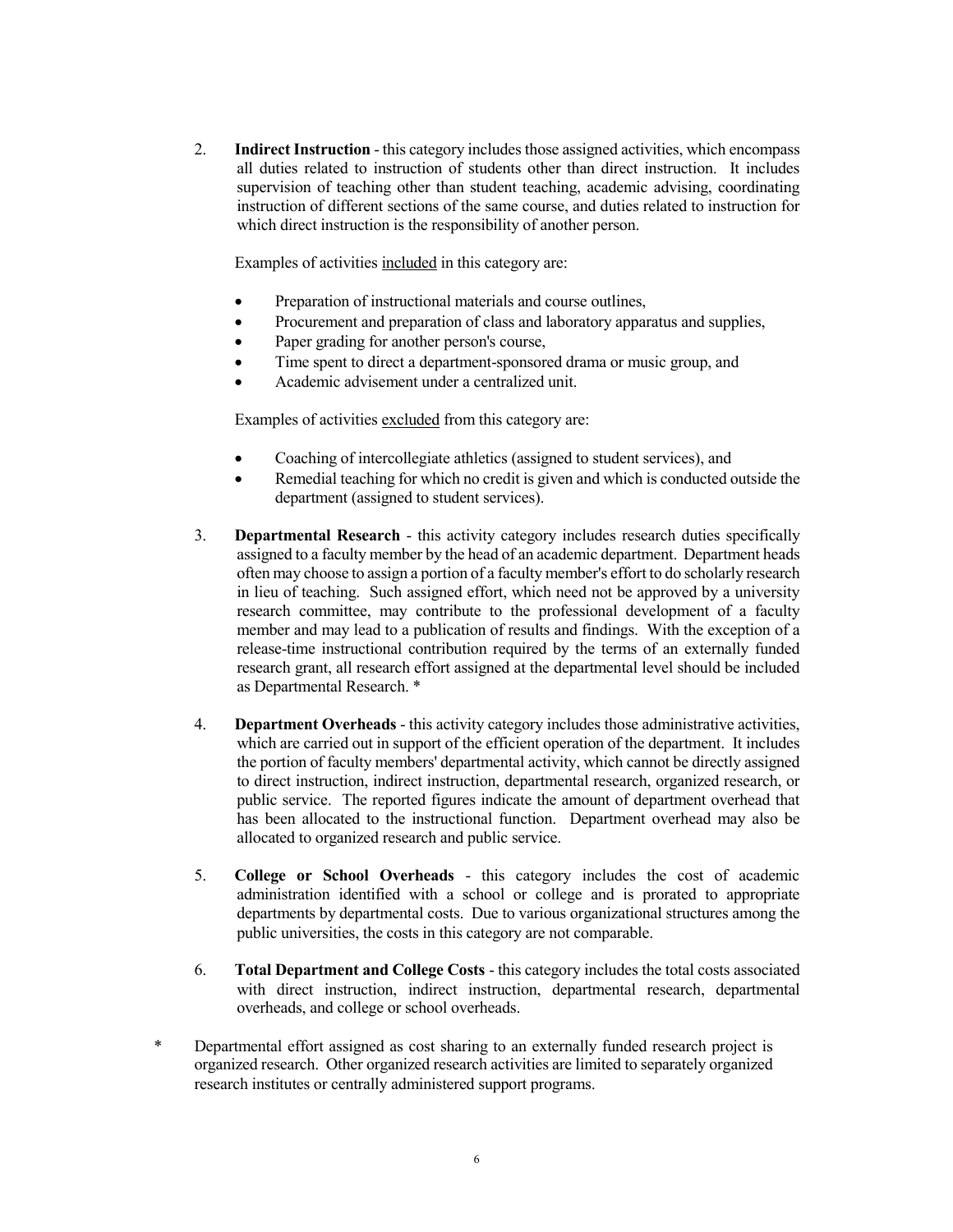- 7. **Overhead Support Unique to a Function** this category includes support costs attributable to a single function and prorated among disciplines according to their expenditures for each function. For instance, a discipline with no organized research activities would not be assigned any organized research overhead.
- 8. **All Other Academic Support** this category includes the usual academic support areas (excluding academic administration):
	- Libraries
	- Hospitals and Patient Services
	- Museums and Galleries
	- Academic Support Not Elsewhere Classified
- 9. **Student Services** this category includes the following areas:
	- Social and Cultural Development
	- Counseling and Career Services
	- Student Health/Medical Services
	- Intercollegiate Athletics
	- Financial Assistance
	- Financial Aid Administration
	- Student Service Administration
- 10. **Independent Operations** this category includes the following areas:
	- Student Auxiliary Services
	- Housing Services
	- Food Services
	- Retail Services and Concessions
	- Student Unions and Centers
	- Specialized Services
	- Other Independent Operations
- 11. **Institutional Support** this category includes the following areas:
	- System Office Support
	- **Executive Management**
	- Financial Management and Operations
	- **•** General Administration and Logistical Services
	- Faculty and Staff Auxiliary Services
	- Public Relations/Development
- 12. **Total with University Overheads** this category includes the costs of all the previous categories (1 to 11).